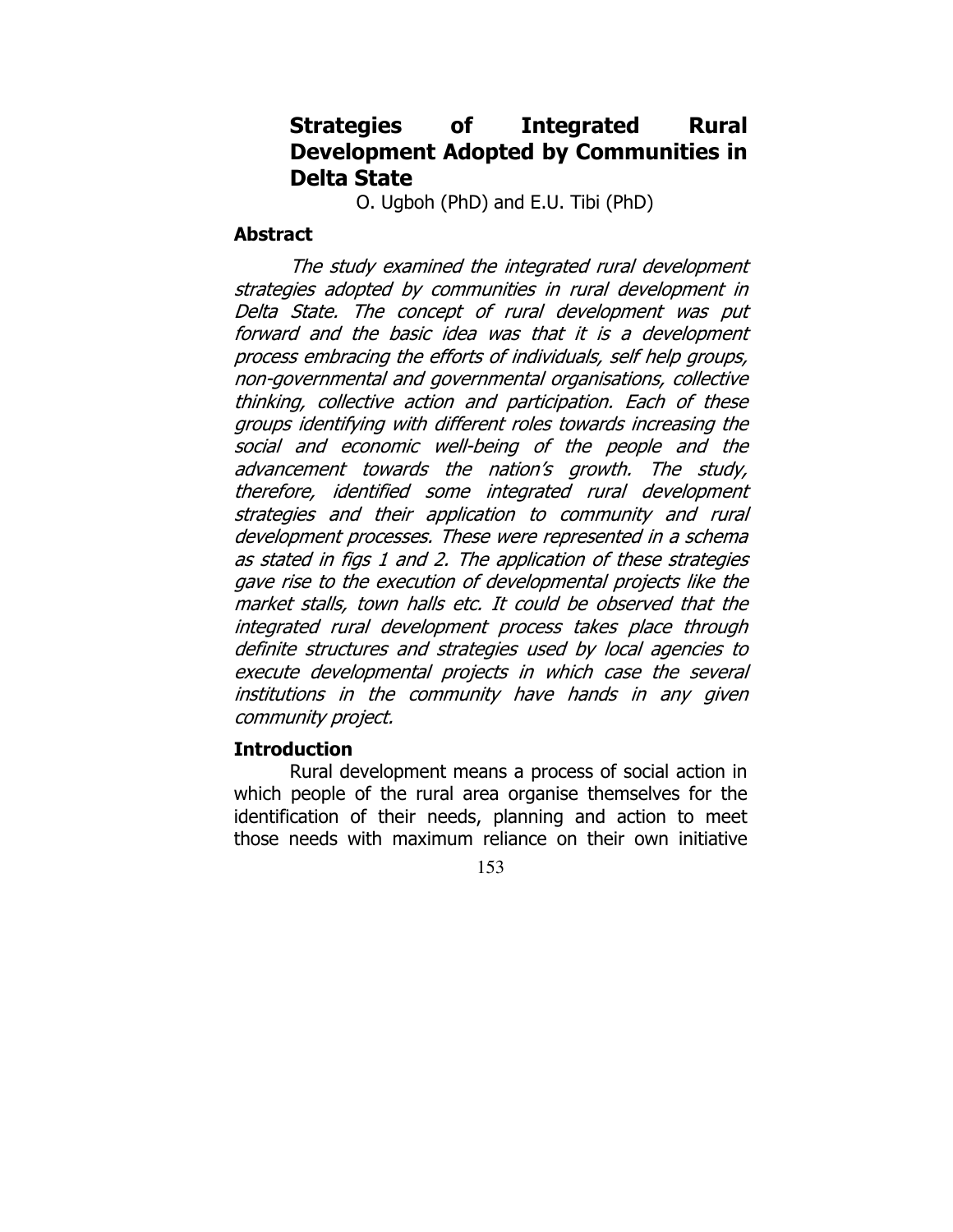and resources supplemented with assistance in any form from government and non governmental organisations (Bello, 1980). In a broad sense most growing economics have rural development designed to improve life at the local community level as much as our human and material resources can carry us and to develop all aspects of community living equitably, so as to avoid imbalance in, or neglect of any area of living as well as achieve self-generating breakthrough in productivity and to raise the production potentials by stimulating the human and physical processes of change (Esenjor, 1992). Rural development as seen by India's planning commission is the method of rural extension, the agency through which the five year plan seeks to initiate the process of transforming the socio and economic life of the village (Paanikkar, 1974). The Federal government of Nigeria sees rural development as a programme of aided self-help to be planned and implemented by the villagers themselves while the government only offers technical guidance. Its objectives are to develop self-reliance in the individual and initiative in the village community thinking. Collective actions are encouraged through people's institutions like the co-operative societies and development associations, as the DFRRI decree of 1986 stipulates (Koinyan, 1986).

 Rural development could be seen as a development process embracing the efforts of individuals, self-help groups, non-governmental and governmental organizations, collective thinking, collective action and participation. Each of these groups identifying with different roles towards increasing the social and economic well being of the people and the advancement towards the nation's growth and to make the efforts of these groups effective and acceptable, the people's identified felt-needs must be priority projects (Dube, 1986).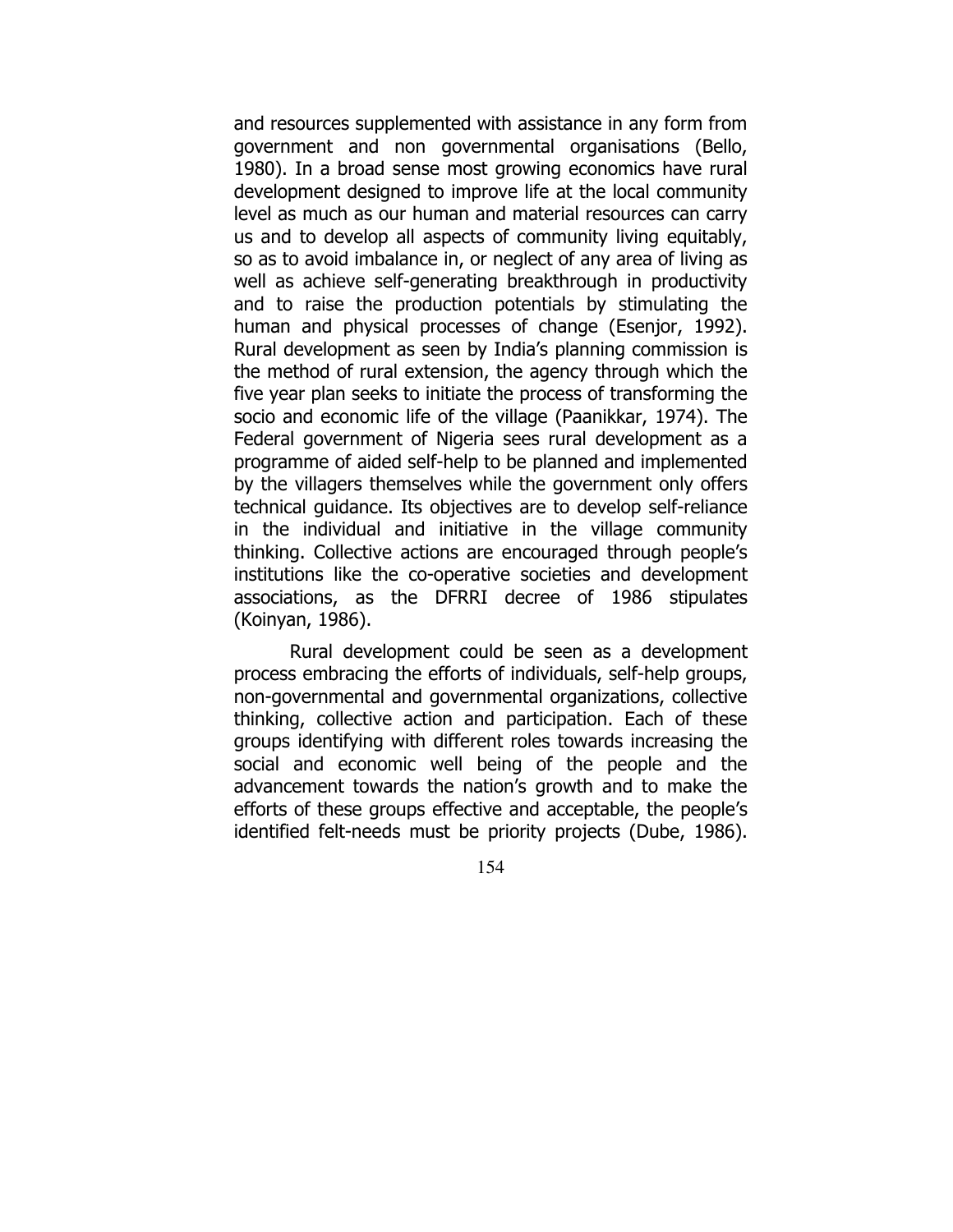Obibuaku (1983) observed that in some countries, notably India, the approach in solving the problem of agricultural underdevelopment is through the process of rural development, which is a movement designed to promote better living for the whole community with the active participation of and, on the initiative of the community.

 Rural development operates through enlistment and organization of self-help and co-operative effort on the part of the community, but usually with technical assistance from government and voluntary agencies.

 Akin (1978) sees rural development as the collective activities with basic economic and social needs. This implies that a community determines its own future and must do this collectively if it is to realize that vision of its future. No outside body however benevolent and generous, can do this for the community. It is not a matter of money or of sharing a national cake. It is a matter of leadership of fostering the right attitude, promoting a strong work ethics and inculcating the social virtue of hard work, diligence and perseverance in changing the circumstances of one's life for the better. To him rural development is all about teaching a man to fish rather than giving him fish.

 Jose (1986) sees rural development as a process of social action in which people of the rural community organise themselves for planning and action, define their individual and common goals to meet their needs, solve their problems and supplement these resources when necessary with services from government and non-governmental agencies outside the community. Community development as a process of social action in which the people of the community organize themselves for planning action, defines their common and individual plan with maximum reliance upon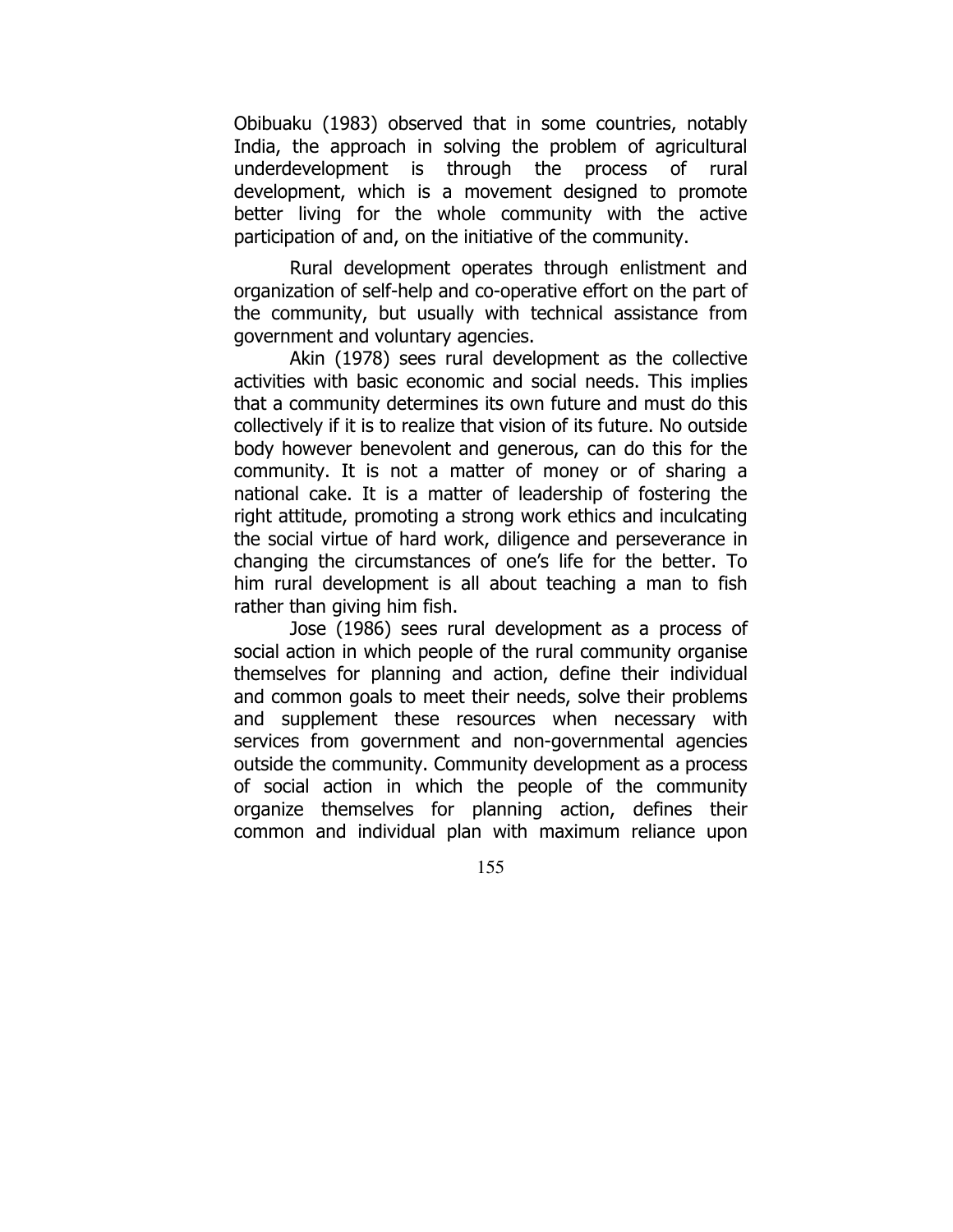community resources and supplement these resources when necessary with services and materials from governmental and non-governmental agencies outside the community (Jose, 1986). The emphasis here is on social action undertaken by the community themselves. Baker (1975) corroborated Jose (1986) when he wrote that in Gradan village, the villagers believed in discussing their problems in the village council where ideas and materials were shared and suggestions for making the village self-reliant were made. He discovered that community development projects were carried out in the following pattern.

- (i) Action to be taken
- (ii) Suggestions from people
- (iii) Contributions to start the project and
- (iv) Plans of action for the whole village.

In conclusion, he noted that successful execution of the village project through this means had enabled them survive hard years.

156 Igbozurike (1977) defines rural development as a regional resources mobilization system in which the conceptual initiatives and responsibility rest with the occupants of the region concerned. The term is also seen as an educational process and activities in rural communities, which embody the principle of self-help. In developed countries, e.g. United Kingdom, a professional expert is employed by the local educational authority to assist and promote the activity. This idea is echoed by Bail (1974) who saw community development as the method by which people in villages are involved in helping to improve their own economic and social working conditions and thereby become effective working groups in programmes of their national development. In order words, it emanates from a mutual agreement among a group of people to mobilise their co-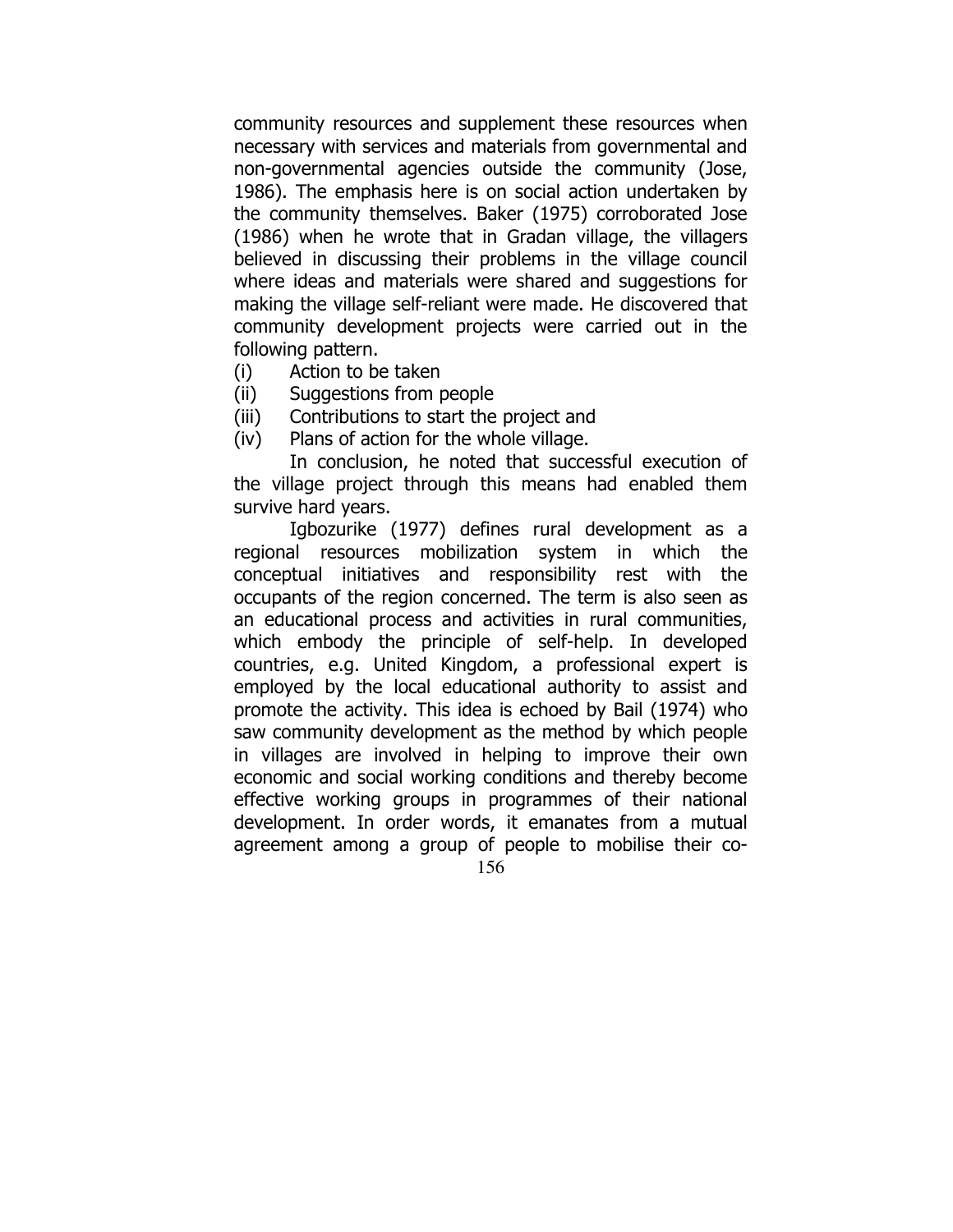operative efforts to embark on programmes that would improve their socio-economic life. Bail (1974) is of the view that rural development is an educational process, which seeks to create improved opportunities for local people to satisfy the human, economic, social and psychic needs. This view was supported by Brainwell and Baker (1975) when they said that rural development is an educational process. It is not better road, better bridge, portable water or effective sanitation, it is something of the spirit more than on the material. It must reach deep into the cultural pattern of the people. It is not a temporary physical constitution. It is building within the mind of man, not a re- creation centre in the middle of the field. The emphasis here is on the internalisation of the culture. Ugboh (2004) sees rural development as a process of people learning how to help themselves attain an improved standard of living by building better communities, taking one step at a time. In progressive step, they acquire knowledge and control of the process of self directed-self help. The importance of participation and efforts on the part of those whose lives are to be affected by the programme is basic to any definition of rural development. The process is therefore, a complex made up of two essential elements. (i) encouraging people to analyse their local problems with a view to improving their levels of living with as much reliance as possible on their own initiatives.

(ii) provision of technical and other services in ways which encourage initiative, self-effort and co-operation.

157 This point of view emphasises that the people should not only participate in the efforts but also be encouraged to develop their initiative as much as possible. The effectiveness of a rural development programme will depend therefore to a large extent on whether or not government encourages local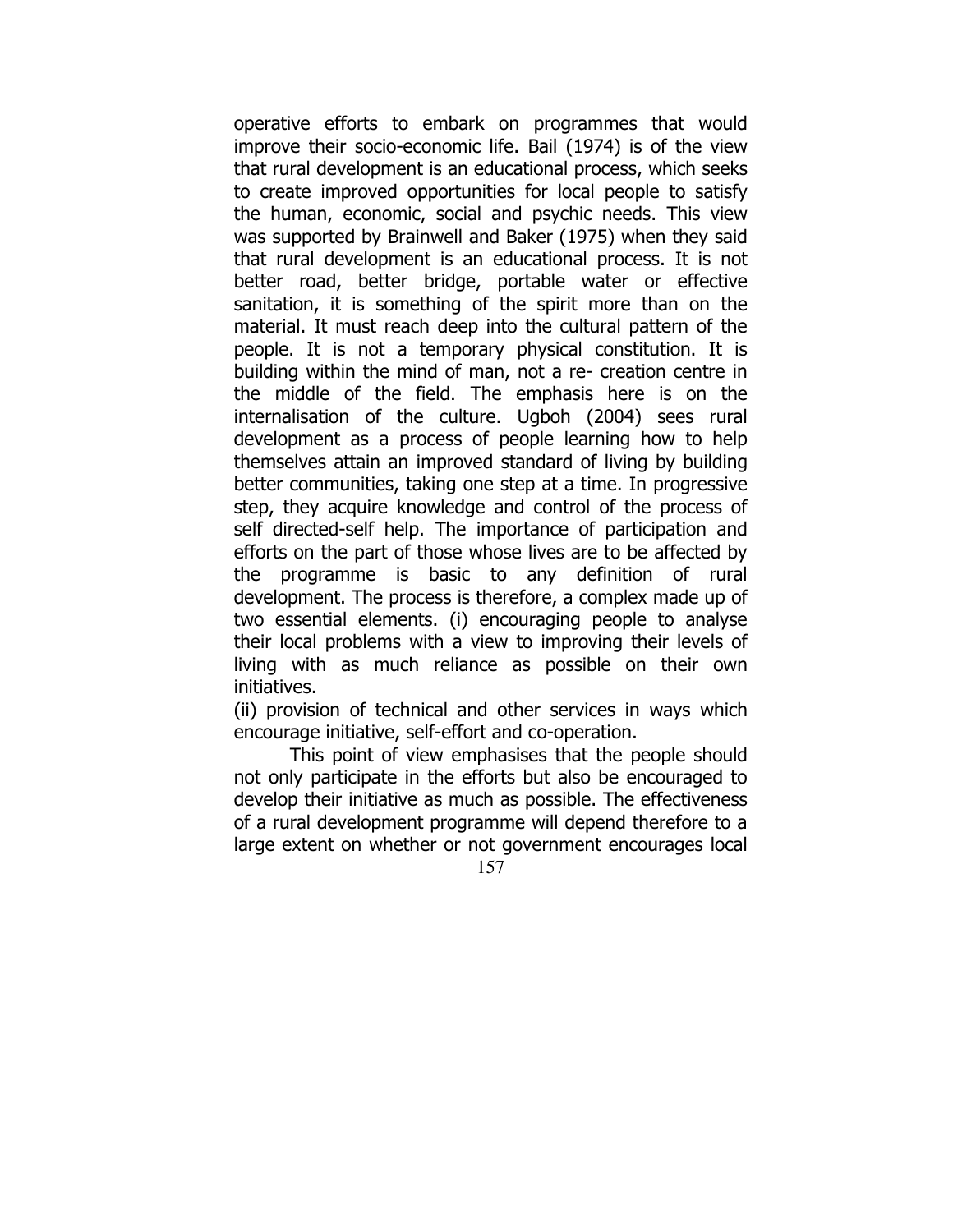planning and participation in the light of the technical possibilities brought to their attention. If an atmosphere is created in which the citizens feel it is a duty and privilege to contribute their own quota actively to the development of their community, much more is likely to be accomplished than is otherwise possible. Rural development helps the people of a rural community organise themselves for planning and action, define their common and individual needs and execute these plans with maximum reliance upon community resources and supplement these resources when necessary with services and materials from government and nongovernmental agencies. It requires the utilization, under one single programme of approaches and techniques which rely upon local communities as units of action and which attempts to combine outside assistance with organised local selfdetermination and efforts, which correspondingly seek to stimulate local initiatives and leadership as the primary instrument of change. In the economically underdeveloped areas, major emphassis is on the activities which aim at promoting the improvement of basic living conditions of the community, including the satisfaction of some of its non material needs. This description seems to give a true picture of rural development. Nevertheless it is very silent on what should be the primary objective or goal of rural development as to whether it is co-operative work or development of selfdetermination.

Every rural community development programme or project must have its roots in the community, ensuring active involvement and participation of the people from the execution stage. It is and must be a bottom-up development process.

158 Anyichi (1995) sees rural development as the process of rural modernisation and the monetisation of the rural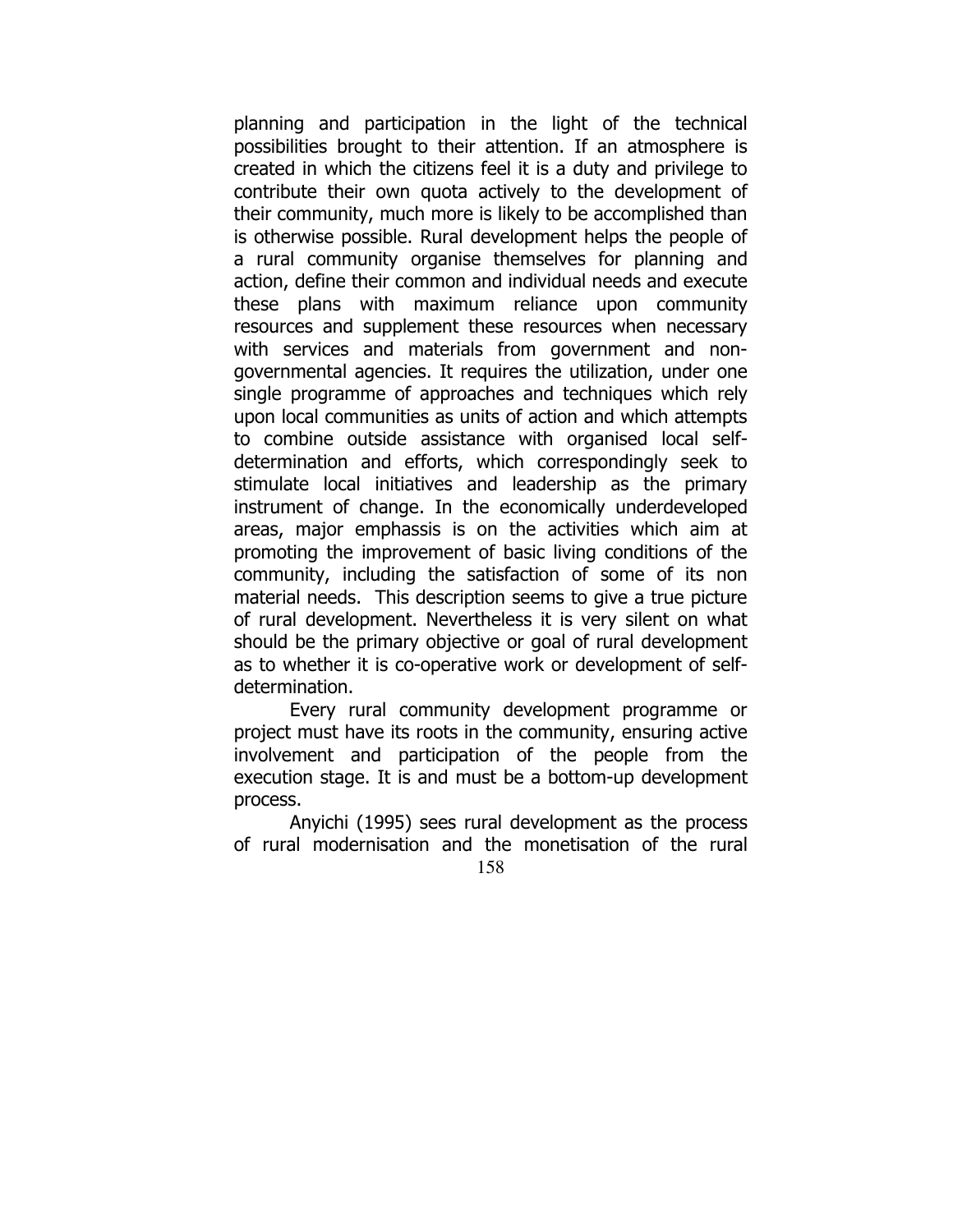society leading to its transition from traditional isolation to integration with the national economy. It is that which aims at the upliftment of the quality of human life comprising social, economic, political and cultural aspects. (Ezeh, 1999). It is a process of growth and progressive change in physical, economic, health, welfare, institutional set ups of a rural community. It involves, adopting one or more approaches in bringing about development in economic, health care and social welfare of members of a community (Osuem 1999). The aims of rural development should be to increase the selfsufficiency of the rural dwellers and raise their standards of living. It enables the people, through group action, become competent to control their living conditions. It is a process of not only increasing the level of per-capita income in the rural sector, but also the standard of living of the rural population (Fakoya, Apantaku and Oyesola 2001)

### Statement of Problem

 Esenjor (1992) stated that apart from the trial and error basis, there are several administrative and structural bottlenecks that have stifled most efforts and strategies of integrated rural development in Nigeria. Rural development had not been centrally guided and instead of institutionalising a rural development ministry, the federal government has distributed the development programmes to many ministries. Bostahi (1980), opined that the people do not participate in community development because of lack of potentiality to participate. The erroneous attitude by some practitioners that villagers are illiterate, ignorant, indifferent etc. may certainly influence their style of handing them as it is believed that ones reactions to people is very much dependent upon what assumptions one makes about them and what expectations one has about their behavior.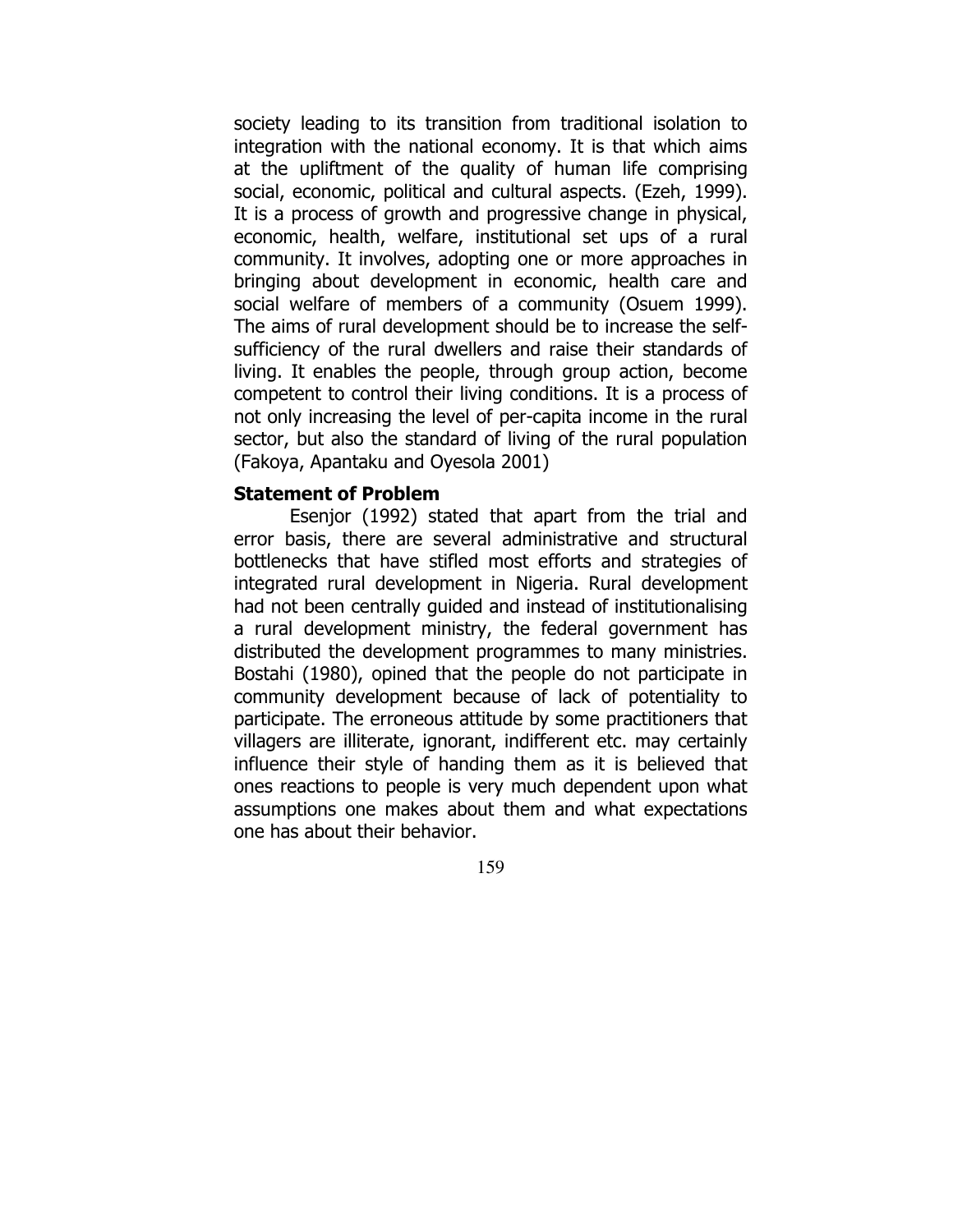Elaigwu (1980), Observed that the village is considered to be a unit of rural development and much will be achieved if it continues to be the unit. But after the village, the town is the bigger unit of development which has been found with the idea of administrative efficiency which has not been recognized as an effective unit except the local government itself. The local government on its own cannot cope effectively with the poor staff in carrying out rural development activities to the grass roots as recognitions are not accorded to the towns and village levels as effective units to meet the target of development.

 There are many problems that militate against integrated rural development such as problems of coordination, lack of trained or professional workers, flexibility of rural development agencies, lack of funds, lack of people's participation which tend to impede rural development.

 Mordi (1988) asserted that inconsistencies of agencies and other organisations in charge of rural development have complicated the administration of rural development in Nigeria. Several ministries are accorded and assigned with responsibilities duplicated amongst other agencies which have become so fluid that the name and responsibility assigned may not be the same in the next few months and this demonstrates the trial and error syndrome in the Nigeria rural development administration.

 Ekong (1977) is of the view that inadequate finance allocation for rural development to the government agencies has been so pathetic and frustrating. Agencies have been in pains over the meagre allocation given for the yearly rural development programmes as not much have been achieved especially as agencies are not given enough to meet up the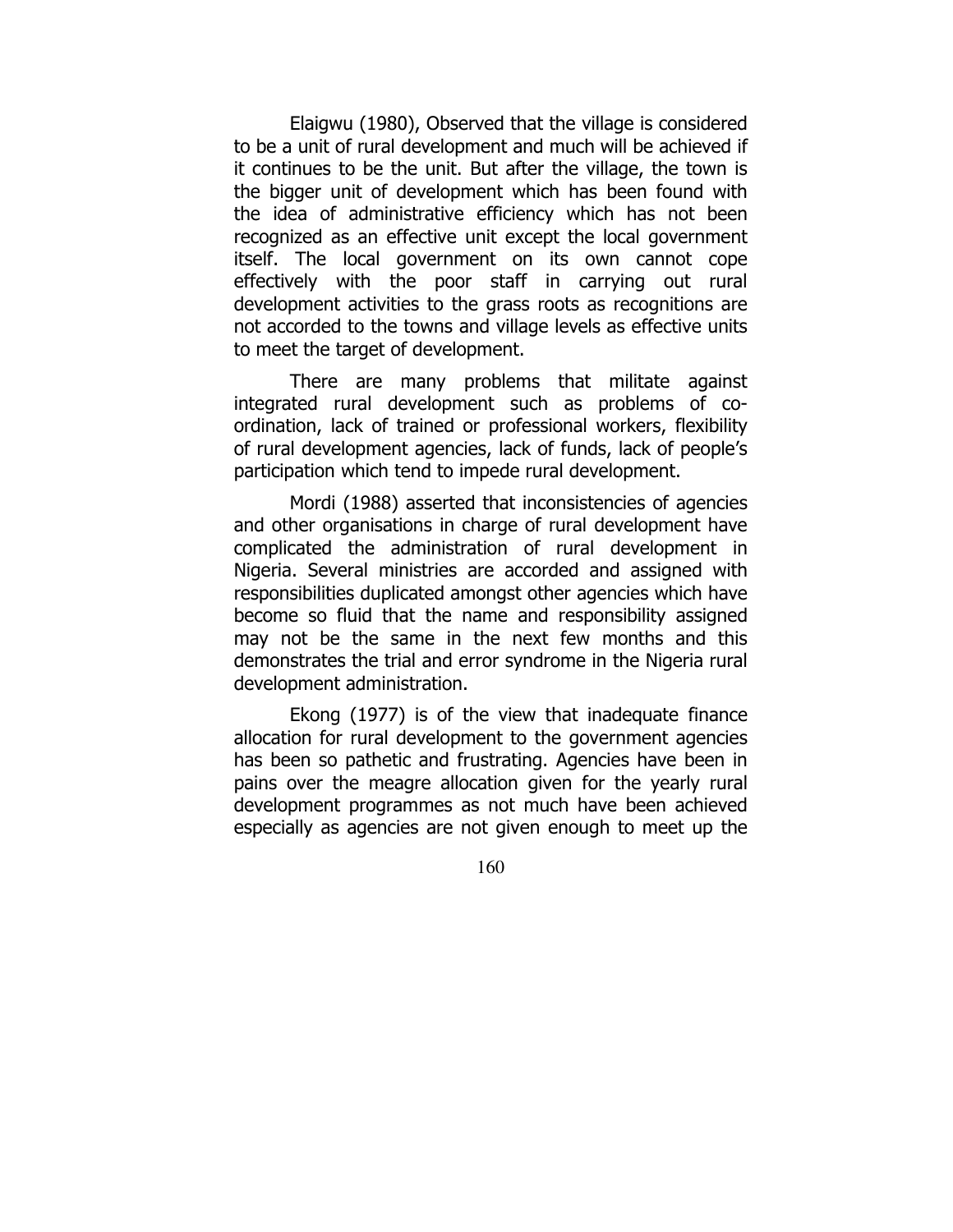planned progamme and employ professionals and highly qualified personnel due to lack of finance to complete these projects. Yearly claimed allocation for development programmes to these agencies are mainly paper budgetary allocations. Ijere (1990) states that the Nigeria rural development strategy had lacked until recently a philosophical, ideological or holistic foundation. It had a body made up of policy makers and functionaries but no soul to give it life and sense of direction. The usual practice had been to sit on housetops propounding slogans and manifestoes for the people below. Because rural development lacks that philosophical foundation, there is a conspicuous absence of total community participation. Agents of rural development in Nigeria are largely government functionaries who do their best to whip up enthusiasm among the people. This top down approach evokes unwilling response from the people and the paternalism sees the rural people as helpless beings incapable of standing on their fect. Oyaide (1981) states that rural development in Nigeria is segmented or uncoordinated where it is assumed that new programmes in one community will have ripple effects in other institutions or communities. Up till 1976, there was no national rural development programme in Nigeria. Rural questions were dealt with under agriculture and social services and often in isolated and experimental fashion.

 Diejemaoh (1973) stated that there is often a tendency among people to regard the social and cultural aspects of development as subordinate to the economic. This attitude has led to many failures in rural development innovations that do not guarantee the cohesiveness of the group and respect their history and beliefs have little hope for survival.

 There is the tendency in Nigeria to treat rural development projects as charity or welfare rolls. Few people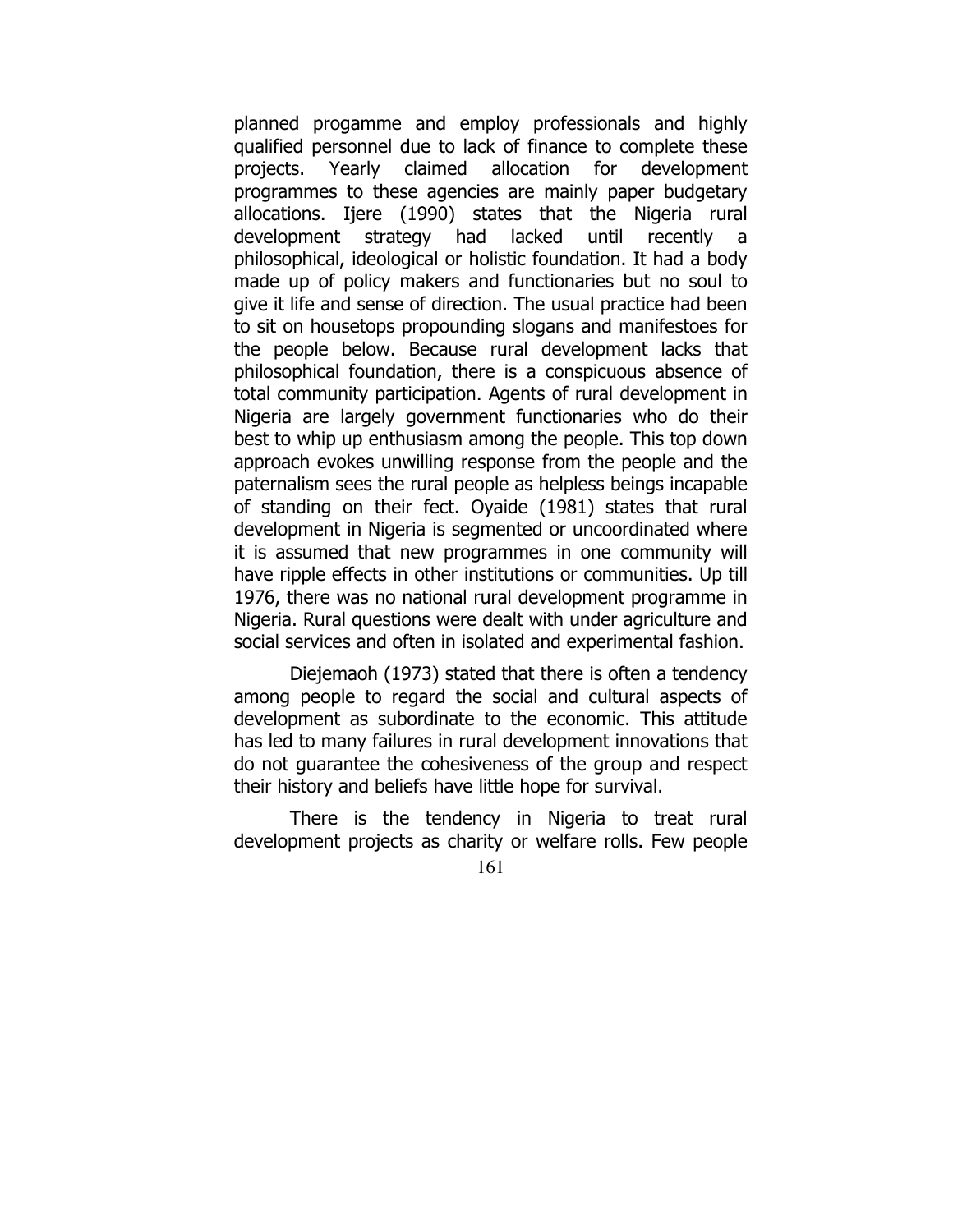are interested in the costing, evaluating and ensuring that targets are met. It is rare to find a project that pays its way. All must go to the government at the end of the year cap in hand for more money. The potential credit unions, cooperative and other local funding sources including personal savings and local austerity measures are therefore not made use of. Integrated rural development programmes require that there should be certain local leaders who are prepared to motivate and sustain the enthusiasm of the people in the face of conflicts, depressions and unfulfilled expectations but the tendency has been to rely on official leadership for carrying out rural projects. The leadership has not come from within to sustain the momentum and things fall apart whenever the officials have been redeployed (Diejemaoh, 1973).

Ijere (1987) stated that there is the neglect of community structural approach. A structural approach uses existing organisations as much as possible in dealing with problems and people. It calls on the resources of existing institutions and works through them. Where these are not available, it builds structure models such as leadership committees for the projects or communities involved but the usual pattern in Nigeria has been to impose as much imported schemes as possible whether they are related to the cultural and sociological life of the people or not. They appoint new local leaders where such leaders already exist not making use of youth organisations, age grade and women groups in the initiation and implementation of programmes.

 Olatunbosun (1975) stated that rural development demands the co-operation of all arms of public and private sectors. The task is often left for the government alone. It funds, motivates people, implements and evaluates. As its limited funds are over stretched, it throws in the towel and so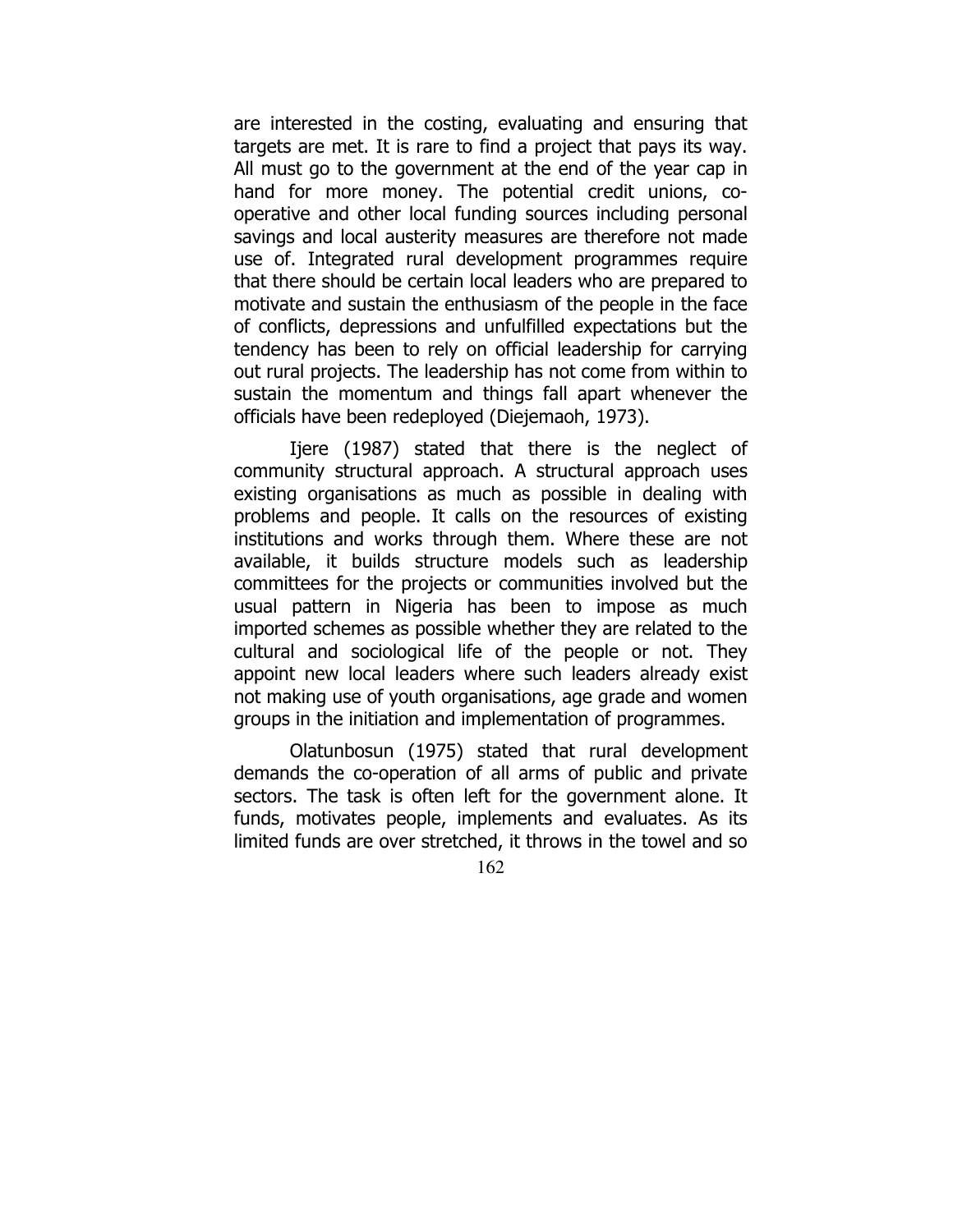we see a large number of uncompleted roads, market stalls, hospitals etc all over the place. No serious attempt is made to enlist the support and co-operation of public, private and voluntary sectors such as banks, breweries and other ministries. Olayide (1982) is of the view that women are the greatest force in rural development all over the world. In everyday life, they are found in the homes, farms, markets, offices, and praying houses. They out number the men in all these places and are visibly present and aggressive in what they believe in.

 In Nigeria, it is the men who sit in councils to decide the policy and do the budgeting for the rural areas even when they reside in the urban communities. It is the men that implement and quarrel over the sharing of the cake. They interpose legal, social and economic obstacles to prevent women from competing with the men, and what little training opportunity that are on ground is usually grabbed by the men without consideration for the special needs of women and their high potential in rural development.

#### Purpose of Study

 To highlight the integrated rural development strategies adopted by communities in ensuring rural development in Delta State.

## Strategies of Integrated Rural Development Adopted by Communities in Rural Development in Delta State.

 Rural development has been conceived as a method or process of tackling the problems of community organisation in order to bring about economic development. The framework of community development consists of the process of community development which focus upon the sequences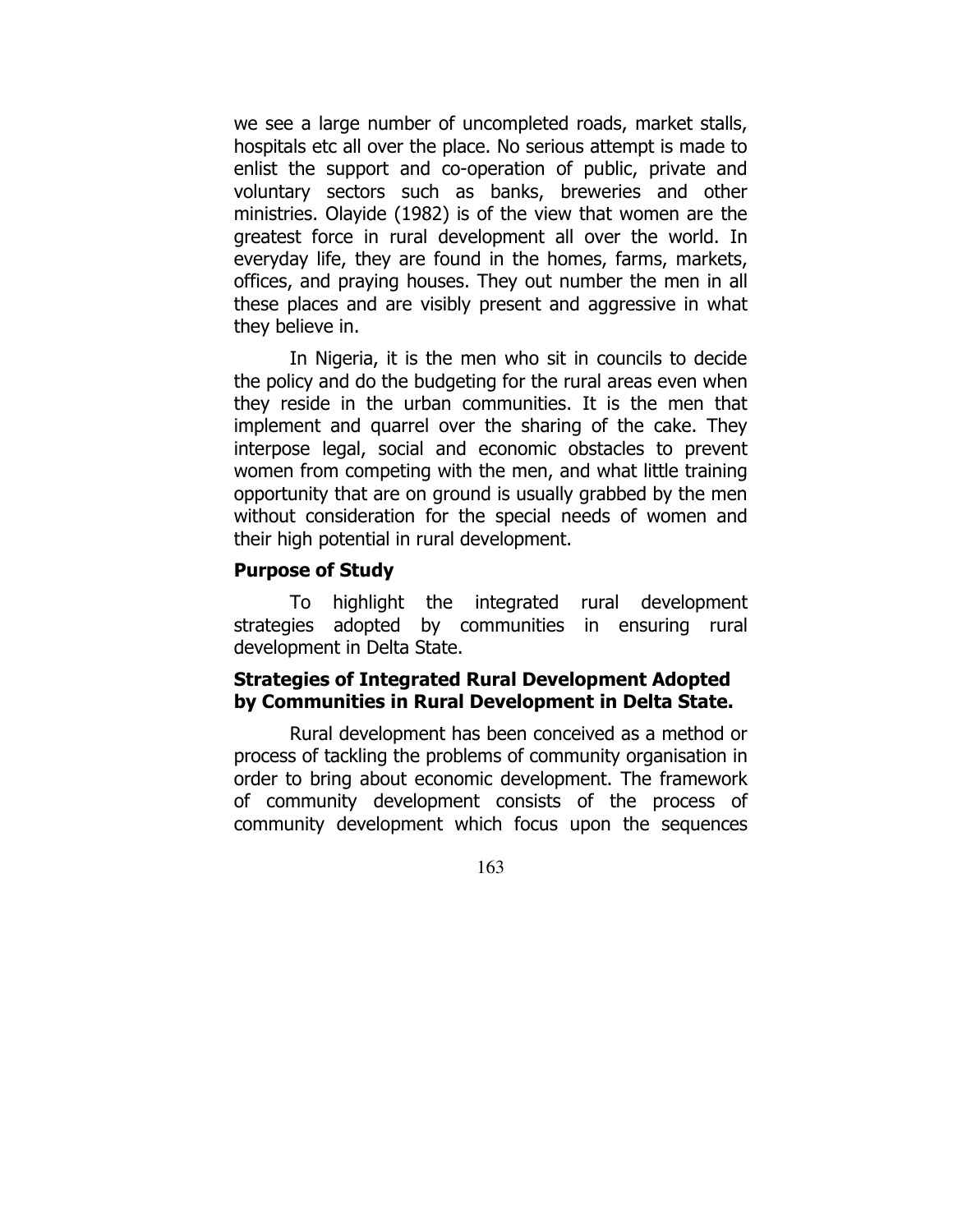through which communities or their segments and their leaders, go as they move from a pre-industrial to an industrial type. It is also a similar kind of overall change, the methods to be used in moving toward their objectives as they focus upon accomplishments rather than upon sequences, a programme that has been carefully thought through in procedures. It is a movement as it is more than a mere programme. Olayide (1988) is of the view that the main weapon for tackling the problems of rural development from the colonial times was community development. The areas most emphasized were social welfare, adult education, and stimulation of self-help and self-reliance.

 In a broad sense, most growing economies have rural development designed to improve life at the local community level as much as our human and material resources can carry us and to develop all aspects of community living equitably so as to avoid imbalance or neglect of any area of living as well as achieve self-generating breakthrough in productivity and to raise the production potentials by stimulating the human and physical processes of change (Esenjor.1992)

 Infact, the central goal of community development is to develop in a rapid manner, the enormous growth potentials of the rural community resources as a means of stimulating a more rapid development of the overall economy. In order to reach the goals of community development, measures have been taken to minimize poverty and unemployment in the villages, explore and use technical assistance available from outside the community, co-operate with and co-ordinate state and national development plans (Esenjor 1992). For the attainment of the stated measures, a wide range of strategies/policies have been initiated and implemented and these have been classified in many ways such as authoritarian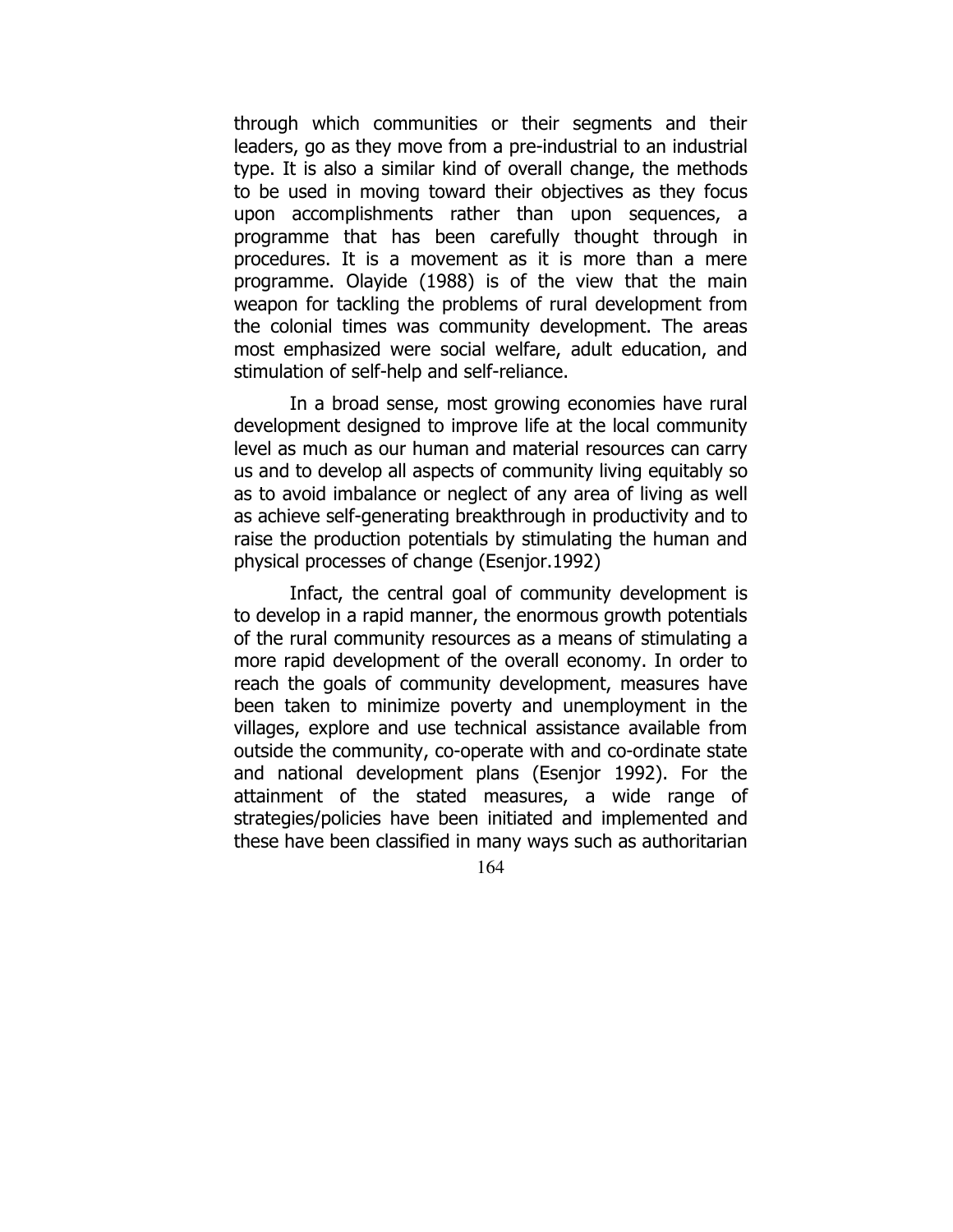handouts, development from below and integrated rural development.

**The authoritarian handout** stipulates the prescription of facilities suitable for the rural areas just as the practice in the colonial era, and this has continued till today under many guises. A type of paternalism which dictated the number of clinics, post offices, kilometers of roads, schools and market stalls that could be allotted to the rural areas after the urban centres has been surfeited with many and could not accommodate any more.

The so called development from below implies mounting development agencies in the rural areas making use of local leaders in decision-making over their own affairs with limited assistance from government. This is shown in the concept of community village councils, autonomous communities and county or local government councils that became the political arrangements for implementing this strategy for rural development.

The integrated approach involves development in which urban and rural areas are considered as an integral part of the planning object. In other words better health, education, infrastructure and better living standards, which had been the preserve of urban areas form part and parcel of the strategy in the development process of rural areas as well.

 Diejemaoh (1973) added that other strategies of rural development include the growth point or growth pole **centre model** which emphasises the development of a few strategic towns and industries that are likely to activate other sectors. The key settlement as it assumes a focal point for a given rural area and the concentration of all rural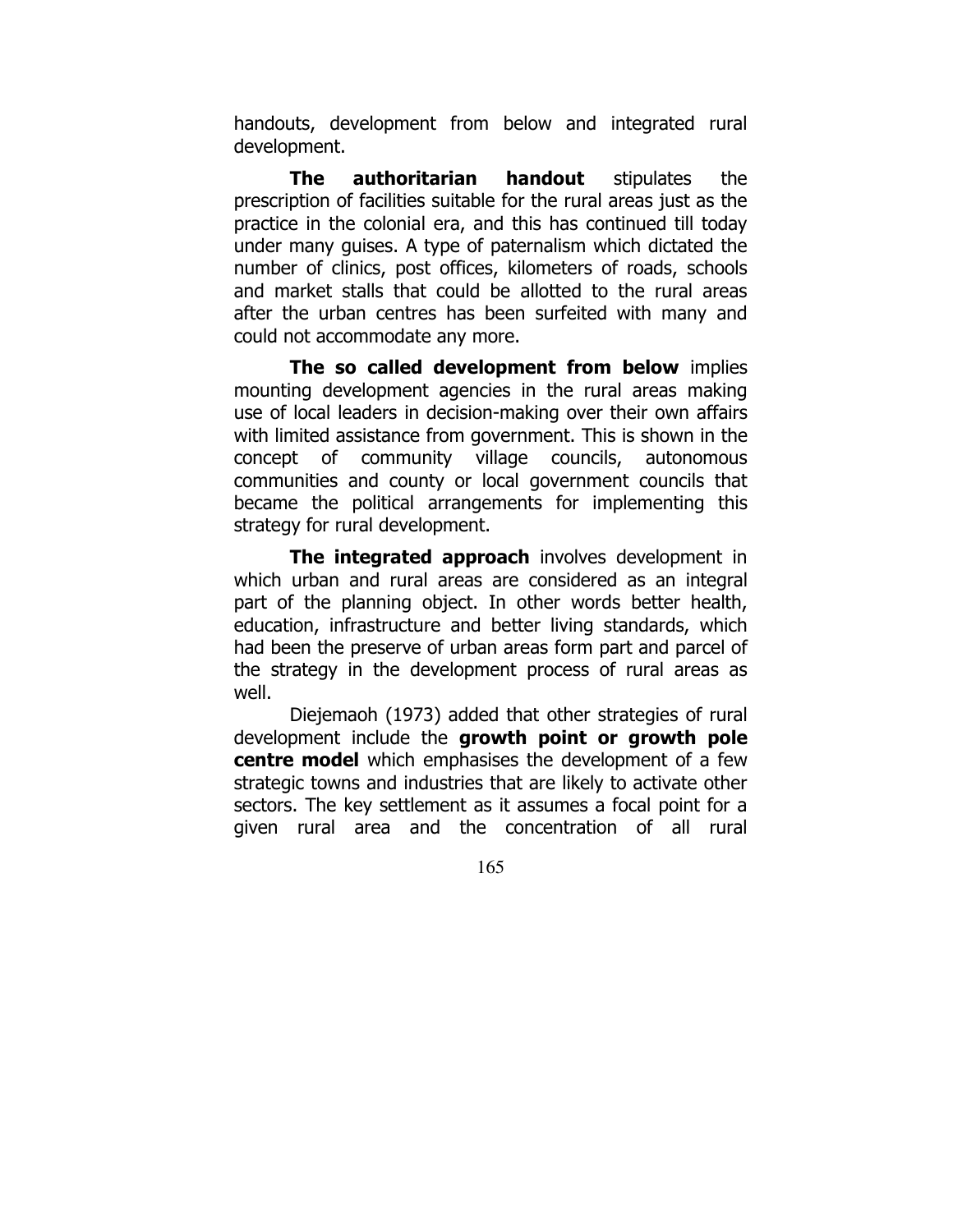development resources in such a settlement, which in turn is able to serve other regions through its network of roads and communication.

The decentralised territorial approach frowns against towns and all forms of urban connubations considering them exploitative and parasitic but prefers a dispersal of benefits in rural areas. This model has minimum linkage with the city but with settlements of various sizes to act as service and market centres. It has been observed that through these approaches or models, rural development could be attained, but it is being stressed in development literature that for rural development programmes, to ensure the active involvement and contribution of the total rural community who should be educated, to share responsibility along with the benefits of development. To ignore the optimum utilization of the development process is to lose the battle even before it starts (Brown, 1979).

 The elimination of rural poverty and the improvement of the living standards of the rural people require their participation in those organised efforts, as the achievement of rural development tasks alone by external intervention will not bring about development of the community as people do not get the feeling that they are participants in the endeavour and so, there is need to try to get people to respond to development programme initiated by others for their benefit. Thus apart from community and local group contribution in rural development programmes, individual participation and contribution is also important to demonstrate to the people the habit of belonging and self-reliance (Lele, 1975).

 Lately, awareness emerged among government planners, bureacrats and rural development specialists of the need to involve the local people and their leaders in the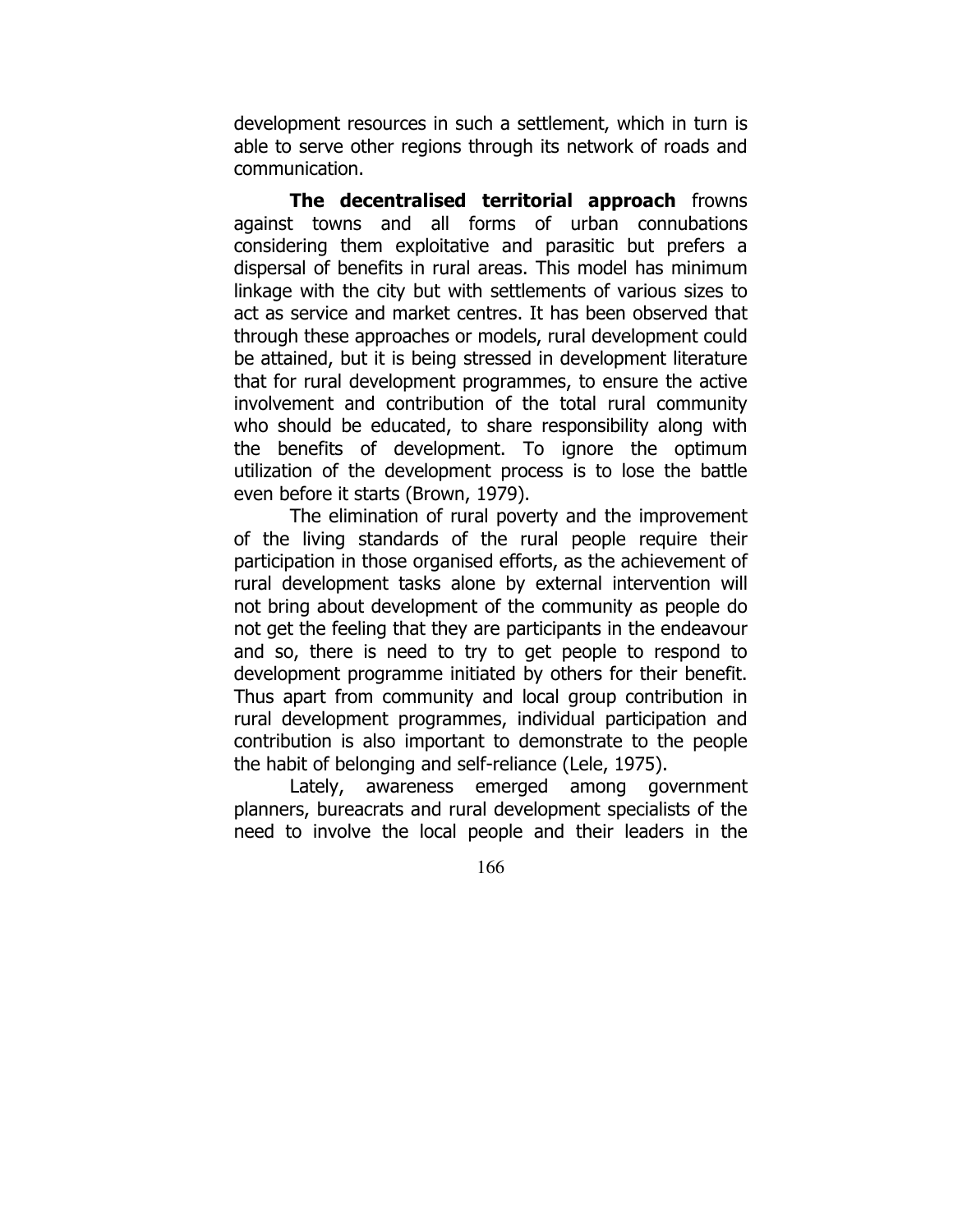formulation and implementation of change programmes, as this new initiative stands against the top-down or authoritarian handout model (Esenjor, 1992). But the people centred model, which is diametrically opposed to the topdown model sees the local people and their leaders as creative force whose initiatives, talents and resources can be mobilised for effective rural development.

 This model also recognises that the local leaders and their people are much more familiar with their local environment than experts and the model further sees the creative potentials, knowledge and energies of the rural people as indispensable ingredients for self-reliant development.

 The broader and more comprehensive conception of participation is one in which the local leaders and their people are intimately involved in the identification of needs into scale of priorities in the selection and siting of projects, in the mobilisation of necessary resources for and in the identification of needs and problems and in the sharing of the benefits and burdens deriving from these projects(Dahama and Bhanagar, 1985).

167 This is similar to the idea of social action. It is necessary to involve people or their representatives effectively in the process of development and while achieving the tasks of involvement we should not bring about disparity among people on gender lines or interms of possession or profits. Care should be taken to ensure the effective participation of all sections of the community in order to maintain social equilibrium and the required high morale. Participation and involvement should not be restricted to the already more prosperous sections of the population, but the rural poor who are more likely to be neglected should be consulted and involved (Okafor, 1984). Olatunbosun (1975)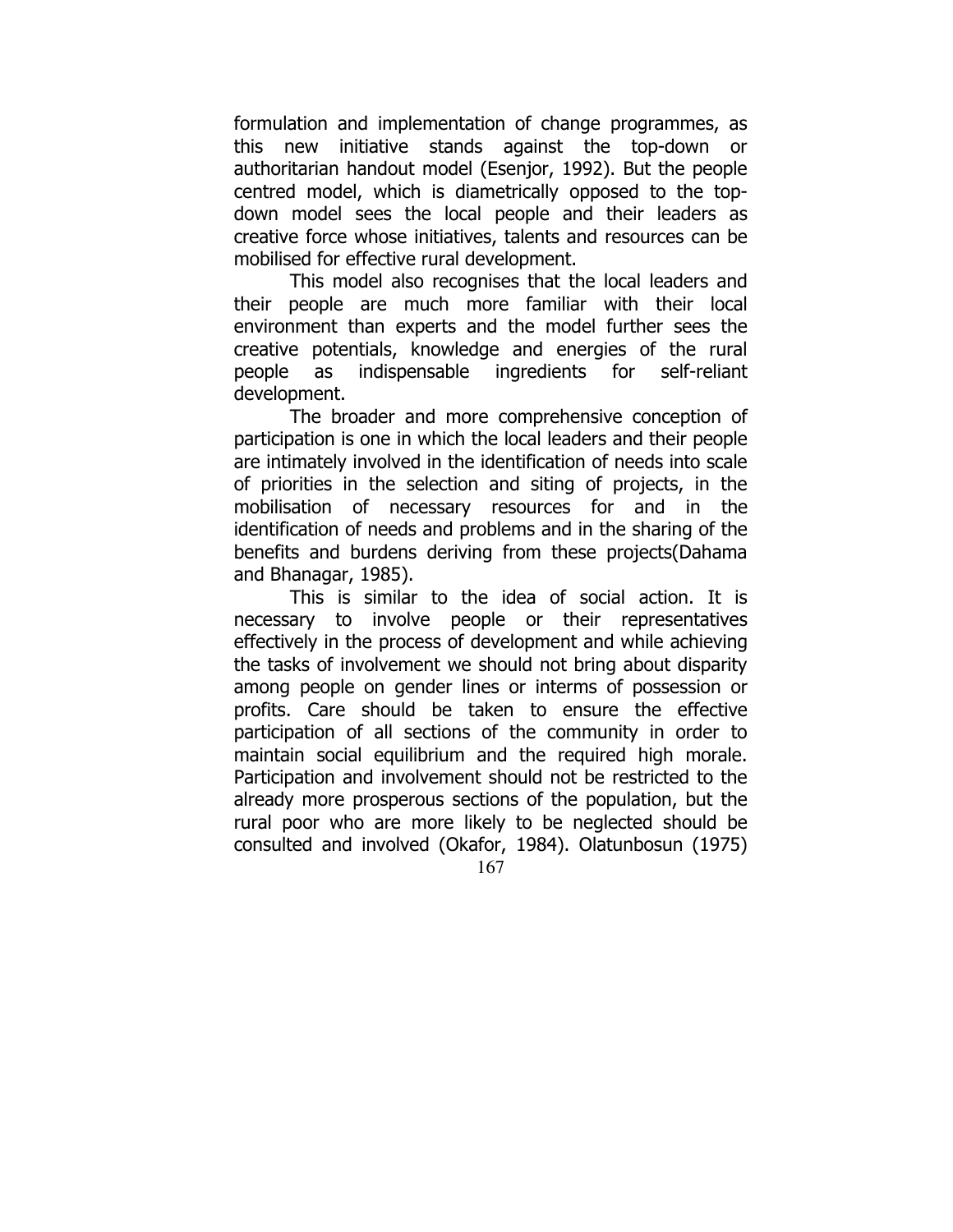opined that citizens participation is deeply inherent in the very concept of community development which enjoins that whatever is done to improve the welfare of people must endeavour to elicit the enthusiasm and whole hearted participation of the people. Citizen participation stipulates that the people for whom any project is being designed must be allowed to take part in the planning, execution, utilisation and assessment of the social amenities or facilities. It is such participation that gives the people the pride of ownership of the facilities completed in the process of rural development as could be derived with the social action process.



Fig. 1.0: A representation of the rural development process through the social action process.

 Apart from citizens participation in rural development through the social action process and other models outlined above, rural development can be attained through self-help, self-reliance and self-initiative of developmental projects. Selfreliance is seen as the major and most important aim and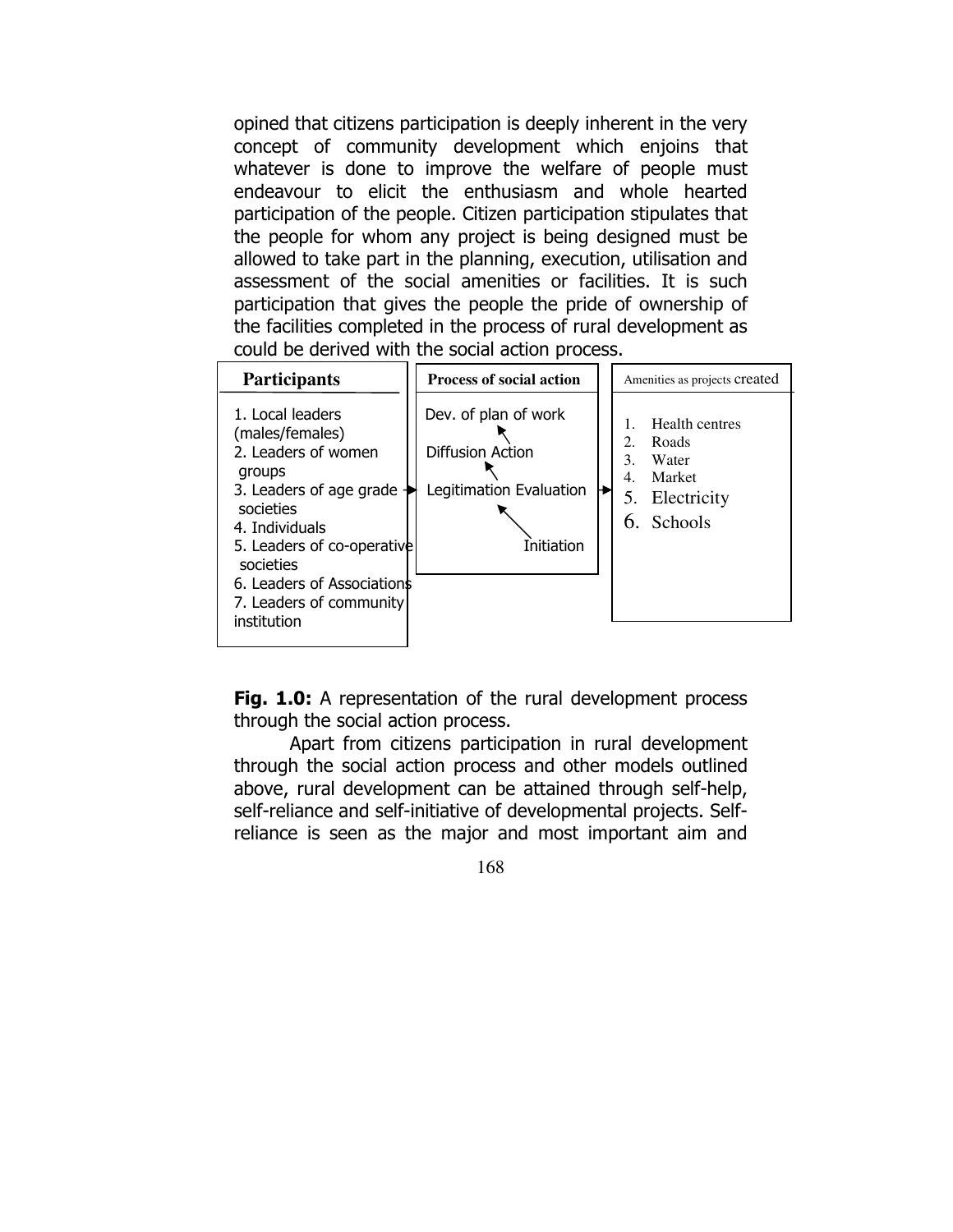objective of community work. The concept of self-help promotes self-reliance to a great extent. Self-reliance is impossible unless members of the community co-operate and work together as a team (Self-help). Self-reliance refers to a situation where the community provides for most of their basic needs with little or no external assistance. This is no doubt possible through community work, to ensure the improvement of life at the local community level as fast as the human and material resources can carry them.

 Self-help approach discloses the need to encourage communities of people to identify their own needs and to work co-operatively at satisfying them. As needs are defined and solutions sought, aid may be provided by national government or international organisations. The emphasis here is on communities of people working at their own problems, change as they see the need for change and develop the will and capacity to make changes feel desirable. The people should be so involved that the economic burden of the programmes become the responsibility of the local people. If these programmes have to be successfully implemented and people made conscious about their utility value, they have to become economically self-dependent and the whole programme should be based on collective thinking, collective action and collective participation in various programmes. Self-help projects are usually less capital intensive, made up of projects tailored to suit the community's resources, such as the construction and repair of feeder and earth roads, the clearing of bush paths and village squares, the building of small community halls and the construction of public wells. These projects are usually initiated by the people themselves, and involves a high degree of community participation in raising the financial and material input required for the projects. With the increasing educated sons and daughters of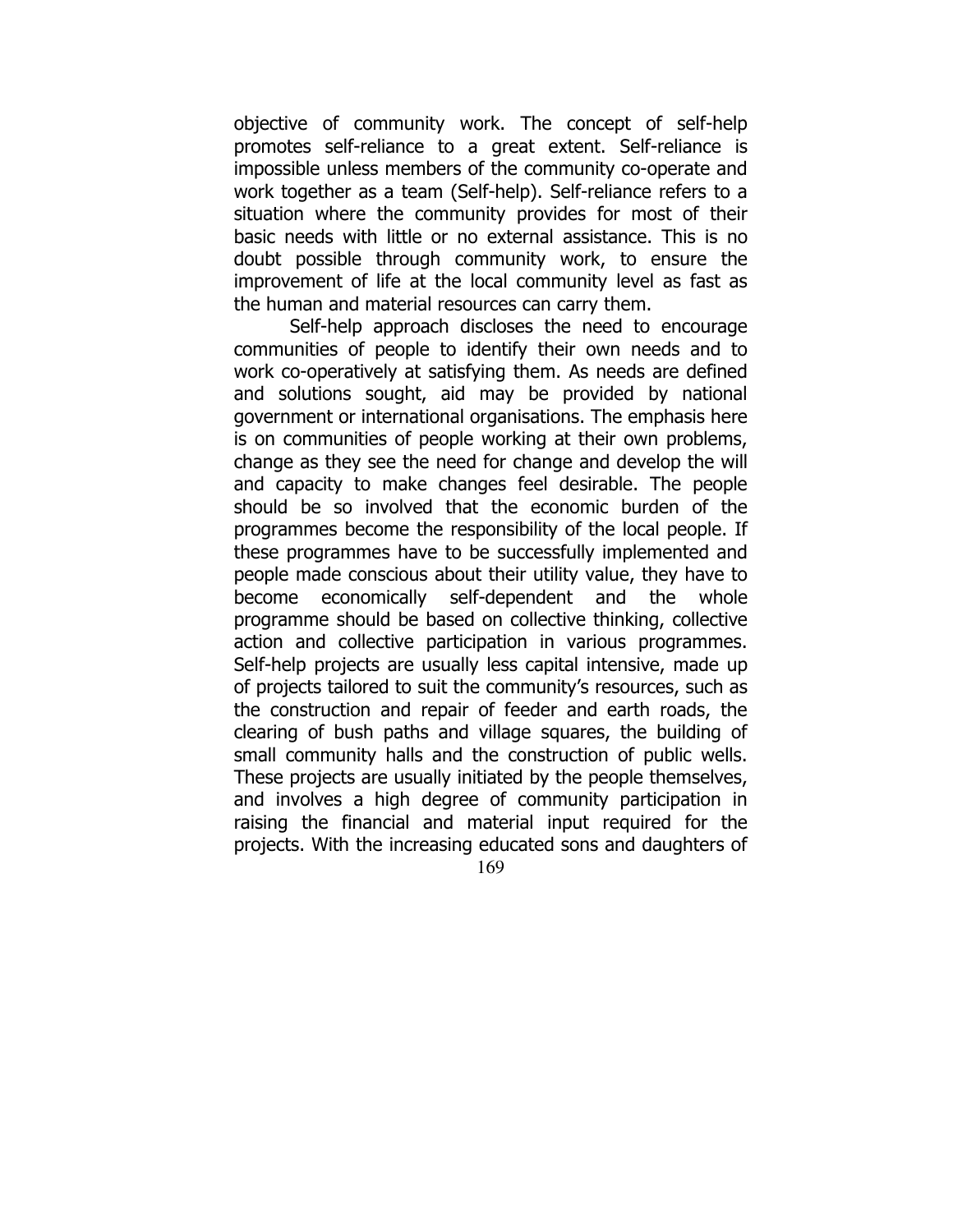various rural communities, resident in towns, the dominance exercised by local community development officials over the initiation, design and implementation of such projects is gradually ending.



# Fig. 2.0: A schematic representation of the strategies adopted in integrated rural development.

# **Conclusion**

 Rural development is a process that is not merely continuous but takes place principally through definite structures and strategies used by the local agencies to execute developmental projects such that the various institutions in the community have hands in any given community project even if one is formally charged with the initiation and co-ordination of development projects as it does not exclude exchange of information and resources, bargaining between and among interest groups outside and within the community.

 The link between the boxes in fig. 1.0 and 2.0 are based on the fact that community development process follow a sequential pattern of action which are embedded in most community development models or strategies and this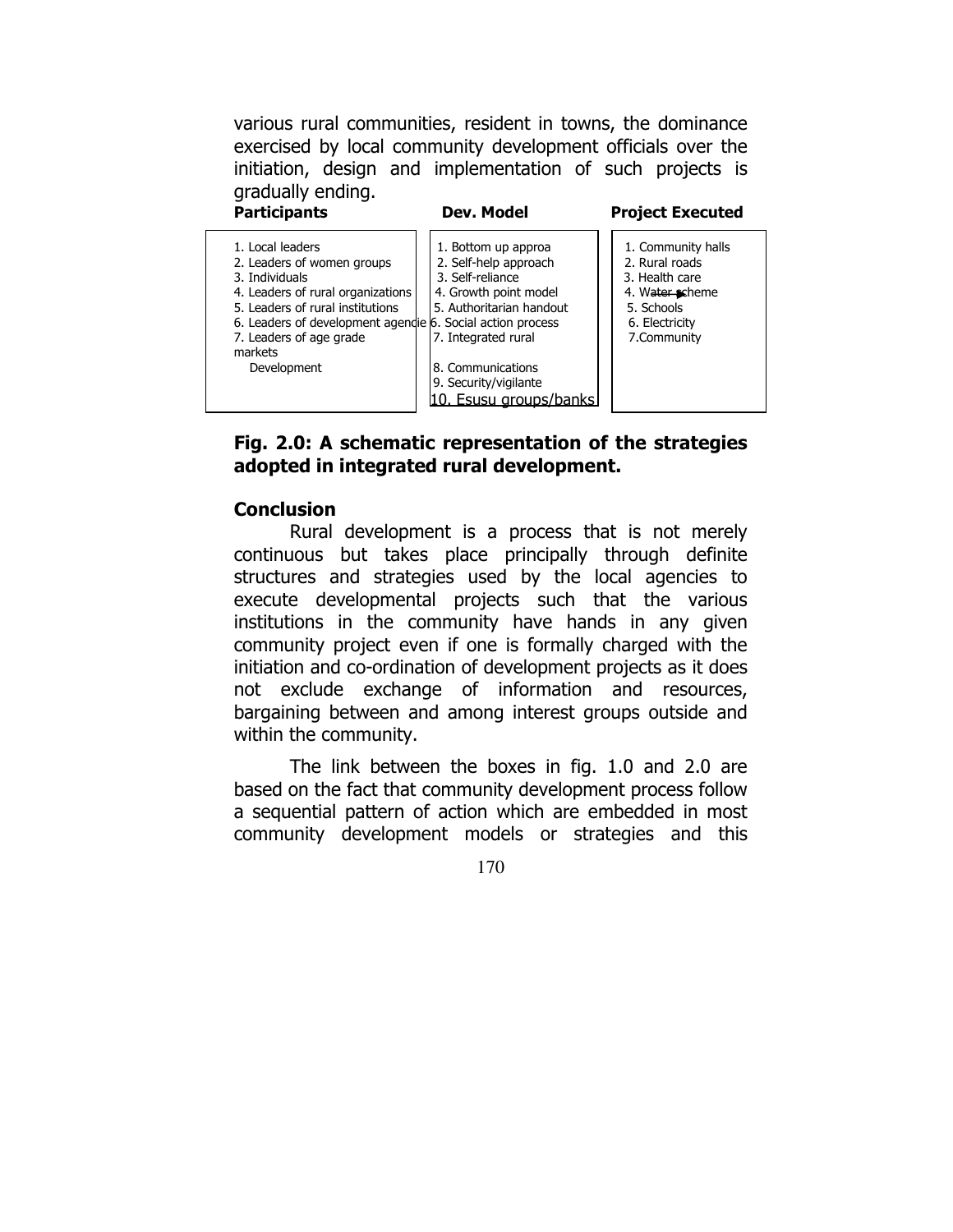involves such models as the bottom up model, self-help approach, self reliance, growth point model, authoritarian handout, integrated rural development and the social action process which involves a functional category of activities like the initiation stage, legitimation, diffusion, development of the plan of work, action stage and evaluation. The outputs from these models are usually expressed in the form of community projects that are executed by the participants. This is the stage where you translate action into concrete achievements through various projects like those identified as the community halls, rural roads, health care schemes, water schemes, markets, communications, security, banks etc. as shown in the schema.

### References

- Akin, N. (1978) Perspectives on Community and Rural Development in Nigeria Center for Development studies (CDS) UNIJOS.
- Anyichi, D (1995) "Models of Rural Development in Nigeria; with special focus on ADPS" in Eboh, E.C., Okoye C.U, and Anyichi D. (Ed) Rural Development in Nigeria. Concepts, Processes and prospects. Enugu: Auto century publishing Co
- Bail, G.A (1974) "Nature of Rural Development proceeding" Priorities in Rural Development. University of Guelph, Canada.
- Bello, H.O. (1980), Federal-State Relation in National planning, Proceeding of the 1980 symposium, organised and published by Nigerian Economic society.
- Baker, J. (1975) Peoples Participation in Development Administration in India Uppal Publishing house New Delhi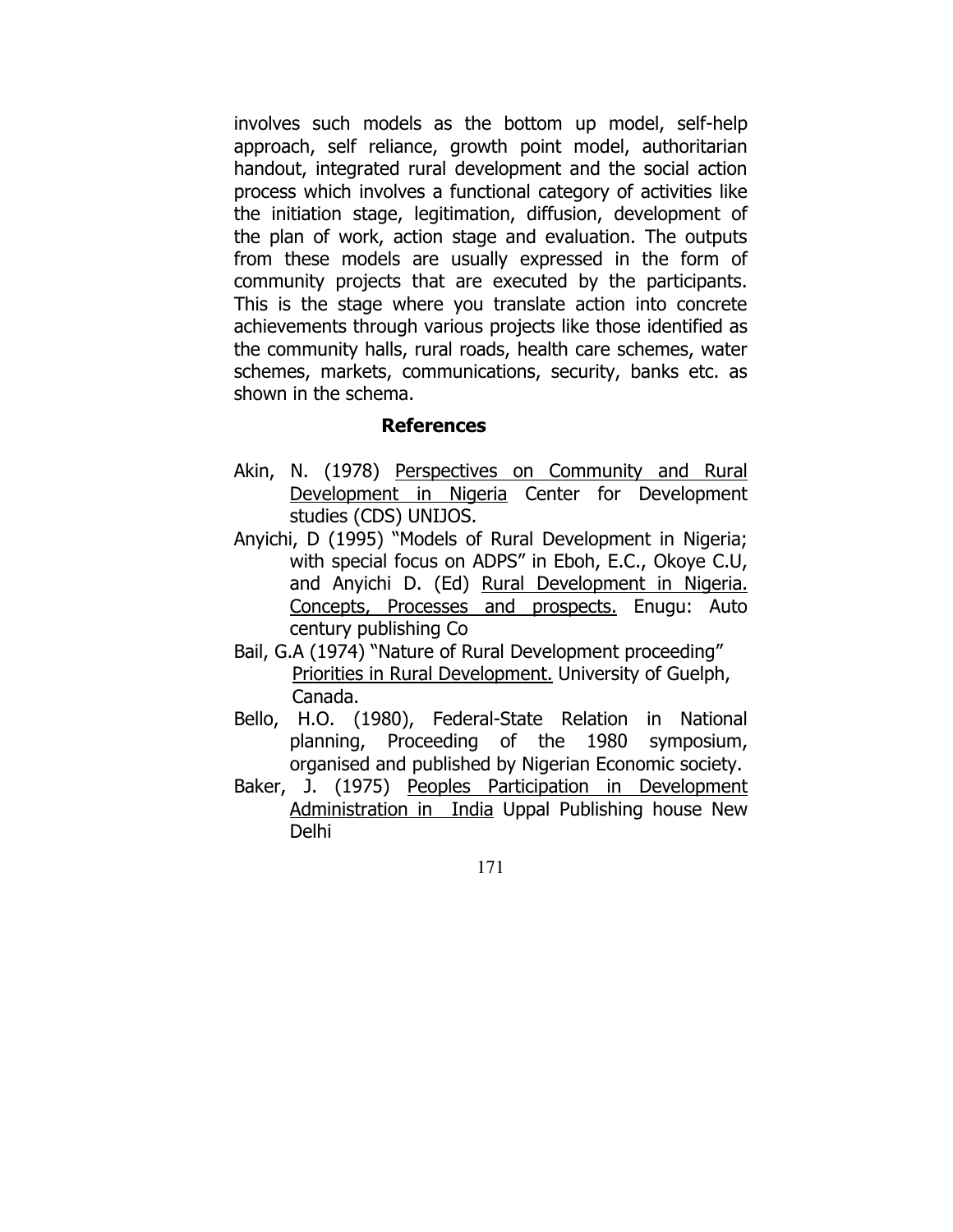- Boostahi I. (1980), Rural Development and Developing Countries. Oslow Canada, the Alger Press Ltd.
- Brown, P.L. (1979) Administrative Development in India. Sterling Publishers Ltd. New Delhi.
- Dahama, O.P. and Bhatnagar, O.P. (1985) Education and Communication for Development, New Delhi, India: Oxford and I.B.H. Publishing Co.
- Diejemaoh, V.P. (1973) Rural Development in Nigeria: The Role of Fiscal Policy in Rural Development in Nigeria. Ibadan.
- Dube, D.C. (1986) India Dwelling Villages: Human Factors in Community Development. Roultedge and Kegan Paul, London.
- Ekong, E.E. (1977) "The Administration of Community Development in Nigeria" A Critical Appraisal and suggested alternative. The Quarterly Journal of Administration. Vol. XI No.3 Pp.154-155.
- Elaigwu, J.I. (1980) Local Government and Political Development. The Challenges of Participation and control in Grassroot Government in Nigeria. In Aliyu A.Y. (Eds) African Development Policies. Enugu: Acena Publishers.
- Esenjor, A.F. (1992) "People's participation in Community Development" A Lecture presented during the 1989, Rural day celebration at SSRD, Kano.
- Ezeh, P.N. (1999) "Agricultural Education as an Impetus of Rural growth and Development in Nigeria". Nigeria Journal of Agricultural Education. Vol.2 Nos. 1 X 2 Pp. 97-100.
- Fakoya, G.O. Apantaku, S.O. and Onyesola, O.B. (2001) "Contributions of Local Associations in Community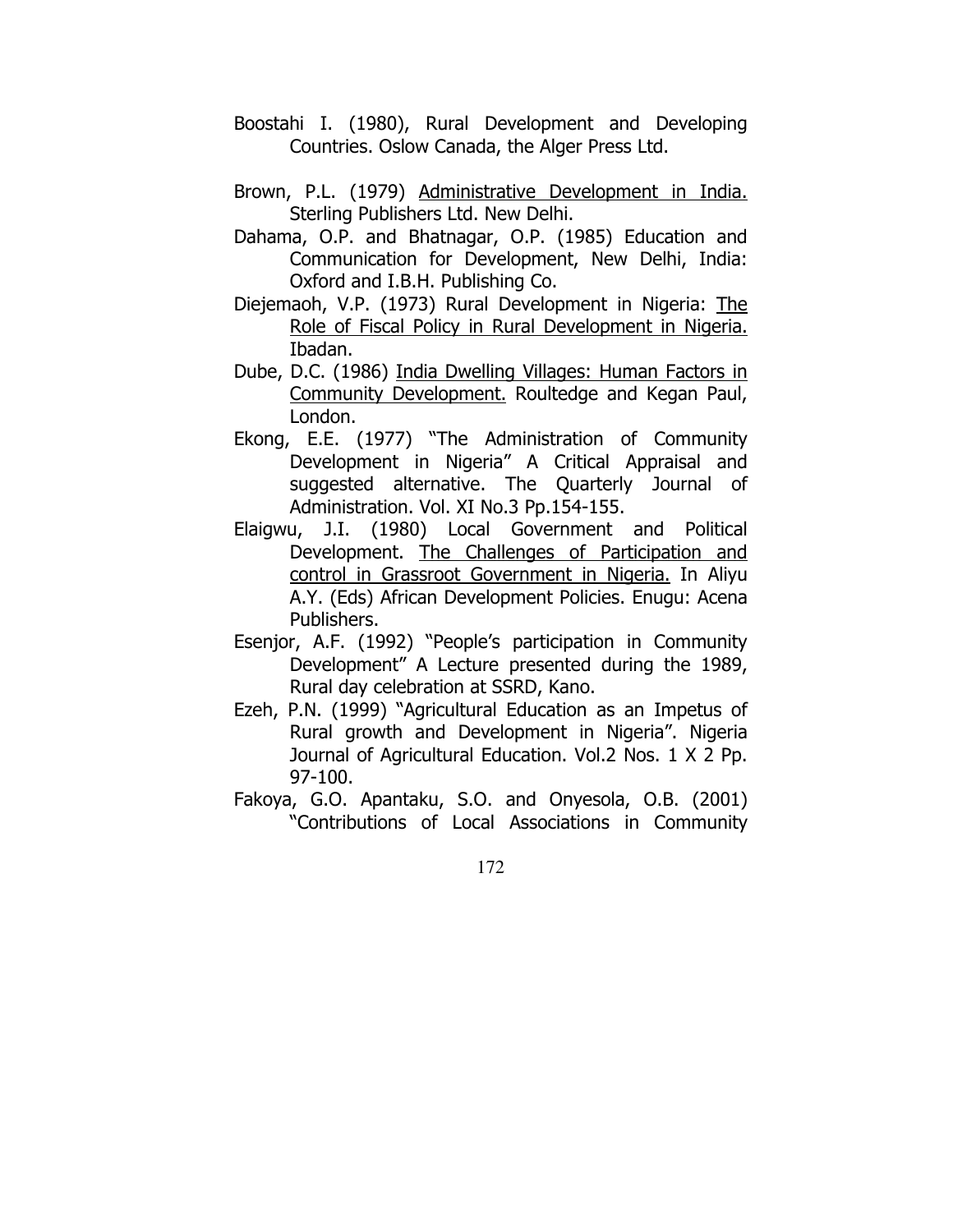Development Projects in Ondo State Nigeria" Journal of Agriculture and Social Research Vol.1 No.2 Pp. 50-61.

- Ijere, M.O. (1987) Rural Development in Imo-State: The Problem of Implementation at the Grassroots. A paper presented at the N.T.A. Workshop in Aba.
- Jose, D.M. (1986), People's Participation and integrated Rural Development Programme, Kurukshetra. August-September.
- Koinyan, L. (1988) DFRRI, the way out. National Concord Press (Nig) Ltd, Lagos.  $15<sup>th</sup>$  July, 1988.
- Lele, U. (1975), The Design of Rural Development Lessons from Africa: John Hopkin University Press.
- Mordi, A.A. (1988) "Theoretical Approaches to Community Development. An over view" A Seminar paper published by centre for Development Studies. University of Jos.
- Obibuaku, L.O. (1978) Agricultural Extension as a strategy for Agricultural Transformation. Nsukka: University of Nigeria, Press.
- Okafor, F.C. (1984) "Dimensions of Community Development projects in Bendel State, Nigeria". Public Admin and Development. Vol.4, Pp.249-258.
- Olatunbosun, D. (1975) Nigeria Neglected Rural Majority, Ibadan: Oxford University Press.
- Olayide, S.O. (1982) "Nigeria Small Farmers" Ibadan: U.I. Press.
- Osuem, C.E. (1989) "Adult Education and Community Development" in Samuel Chukwuka Enyibe, Curriculum Fundamentals of Adult Education. Essays in Comparative Education. Onitsha: Innouson Pub. Ltd.
- 173 Oyaide, O.F. (1981) "Progress Report by the Chairman and Federal Director of Rural Development. Third meeting